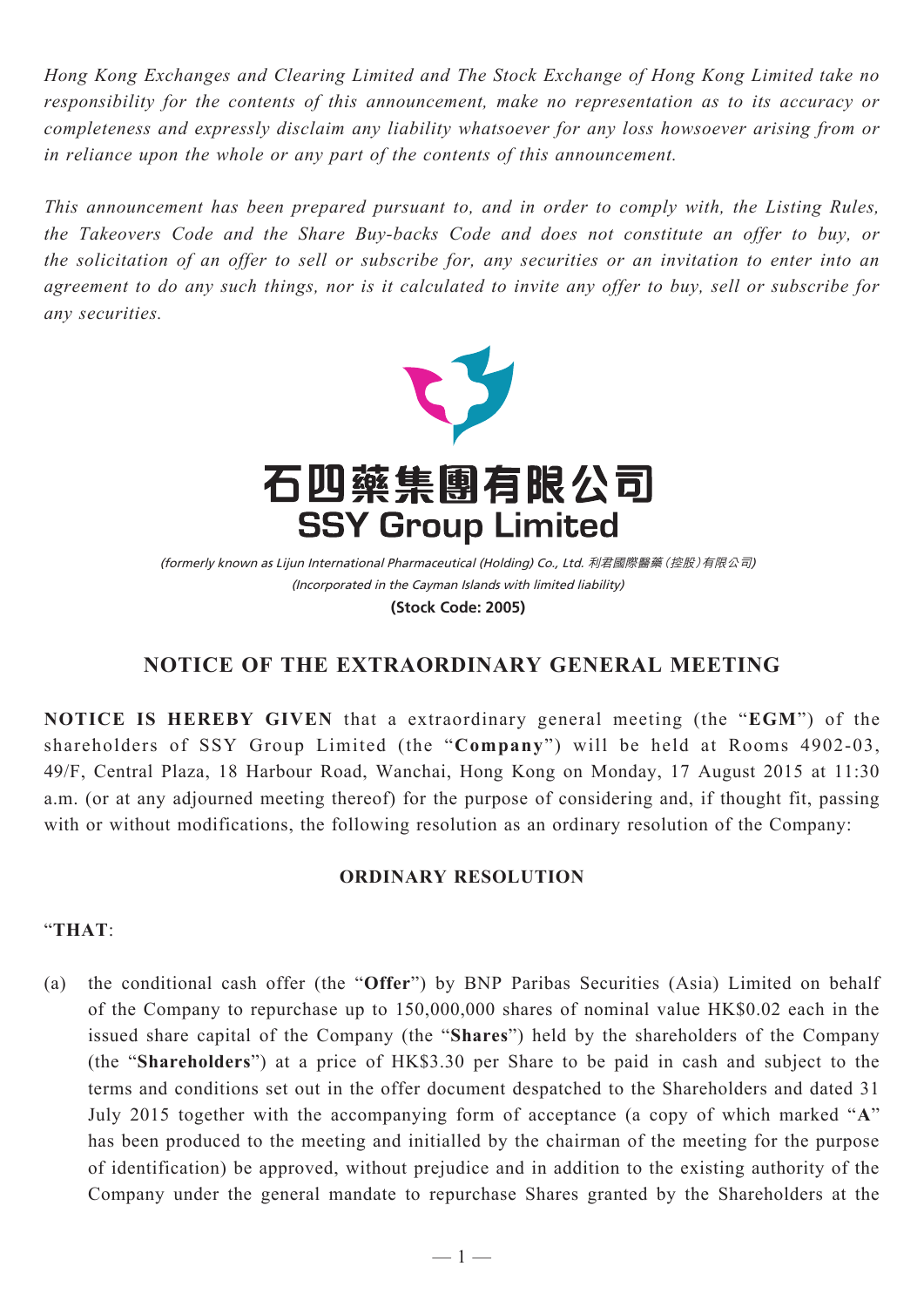annual general meeting of the Company on 15 May 2015, and that the directors of the Company be and are hereby authorised to execute all such documents (and, where necessary, to affix the seal of the Company on them in accordance with the bye-laws of the Company) with or without amendments and do all such things as he/she considers desirable, necessary or expedient in connection with or to give effect to any matters relating to or in connection with the Offer including without limitation, completion of the repurchase of Shares pursuant to the Offer; and

(b) the waiver (the "**Whitewash Waiver**") in respect of any obligation under the Codes on Takeovers and Mergers and Share Buy-backs (the "**Codes**") of Mr. Qu Jiguang and China Pharmaceutical Company Limited to make a mandatory general offer for all the issued Shares other than those already held by them which may, but for the Whitewash Waiver, arise upon completion of the Offer be and is hereby approved, and that the directors of the Company be and are hereby authorised to execute all such documents (and, where necessary, to affix the seal of the Company on them in accordance with the bye-laws of the Company) with or without amendments and do all such things as he/she considers desirable, necessary or expedient in connection with or to give effect to any matters relating to or in connection with the Whitewash Waiver."

> By Order of the Board **SSY Group Limited Qu Jiguang** *Chairman*

Hong Kong, 31 July 2015

*Head office and principal place of business in Hong Kong:* Rooms 4902-03, 49th Floor, Central Plaza, 18 Harbour Road, Wanchai Hong Kong

*Notes:*

- 1. A form of proxy ("**Form of Proxy**") for use at the EGM is enclosed herewith.
- 2. A member of the Company entitled to attend and vote at the EGM is entitled to appoint another person as his/her proxy to attend and vote instead of him/her. A member of the Company who is the holder of two or more shares may appoint more than one proxy to represent him/her and vote on his/her behalf at the EGM. A proxy needs not be a member of the Company but must attend the EGM in person to represent him/her.